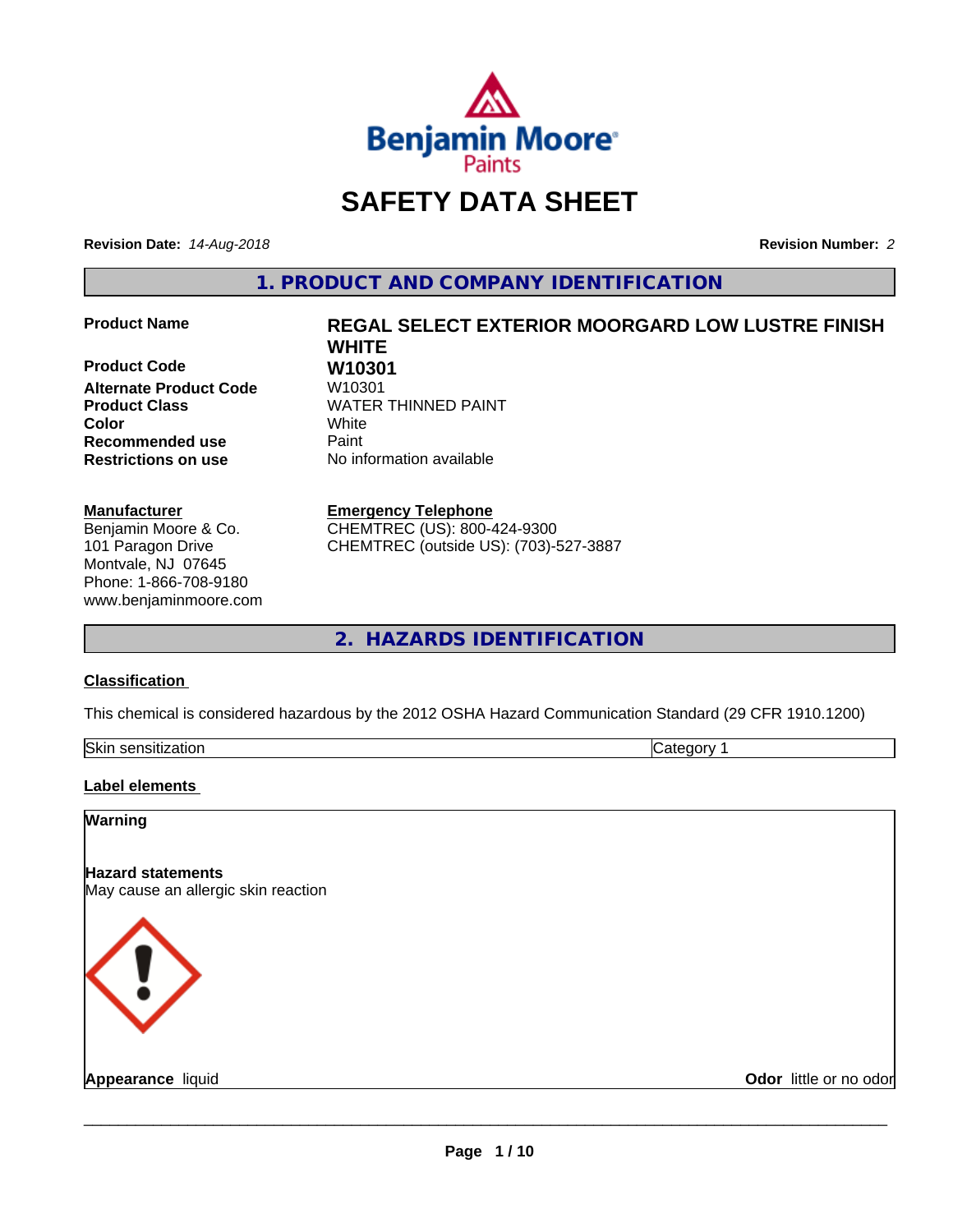#### **Precautionary Statements - Prevention**

Avoid breathing dust/fume/gas/mist/vapors/spray Contaminated work clothing should not be allowed out of the workplace Wear protective gloves

#### **Skin**

IF ON SKIN: Wash with plenty of soap and water If skin irritation or rash occurs: Get medical advice/attention Wash contaminated clothing before reuse

#### **Precautionary Statements - Disposal**

Dispose of contents/container to an approved waste disposal plant

#### **Hazards not otherwise classified (HNOC)**

Not applicable

#### **Other information**

No information available

## **3. COMPOSITION INFORMATION ON COMPONENTS**

| <b>Chemical name</b>            | <b>CAS No.</b> | Weight-% |
|---------------------------------|----------------|----------|
| Titanium dioxide                | 13463-67-7     | 25       |
| Kaolin                          | 1332-58-7      |          |
| Diatomaceous earth              | 61790-53-2     |          |
| Zinc oxide                      | 1314-13-2      |          |
| Silica, mica                    | 12001-26-2     |          |
| Silica, amorphous               | 7631-86-9      |          |
| Sodium C14-C16 olefin sulfonate | 68439-57-6     | 0.5      |
| 2-N-octvl-4-Isothiazolin-3-One  | 26530-20-1     | 0.5      |

|                                                  | 4. FIRST AID MEASURES                                                                                                                                                                                                               |
|--------------------------------------------------|-------------------------------------------------------------------------------------------------------------------------------------------------------------------------------------------------------------------------------------|
| <b>General Advice</b>                            | No hazards which require special first aid measures.                                                                                                                                                                                |
| <b>Eye Contact</b>                               | Rinse thoroughly with plenty of water for at least 15 minutes and consult a<br>physician.                                                                                                                                           |
| <b>Skin Contact</b>                              | Wash off immediately with soap and plenty of water while removing all<br>contaminated clothes and shoes. If skin irritation persists, call a physician. Wash<br>clothing before reuse. Destroy contaminated articles such as shoes. |
| <b>Inhalation</b>                                | Move to fresh air. If symptoms persist, call a physician.                                                                                                                                                                           |
| Ingestion                                        | Clean mouth with water and afterwards drink plenty of water. Consult a physician<br>if necessary.                                                                                                                                   |
| <b>Most Important</b><br><b>Symptoms/Effects</b> | May cause allergic skin reaction.                                                                                                                                                                                                   |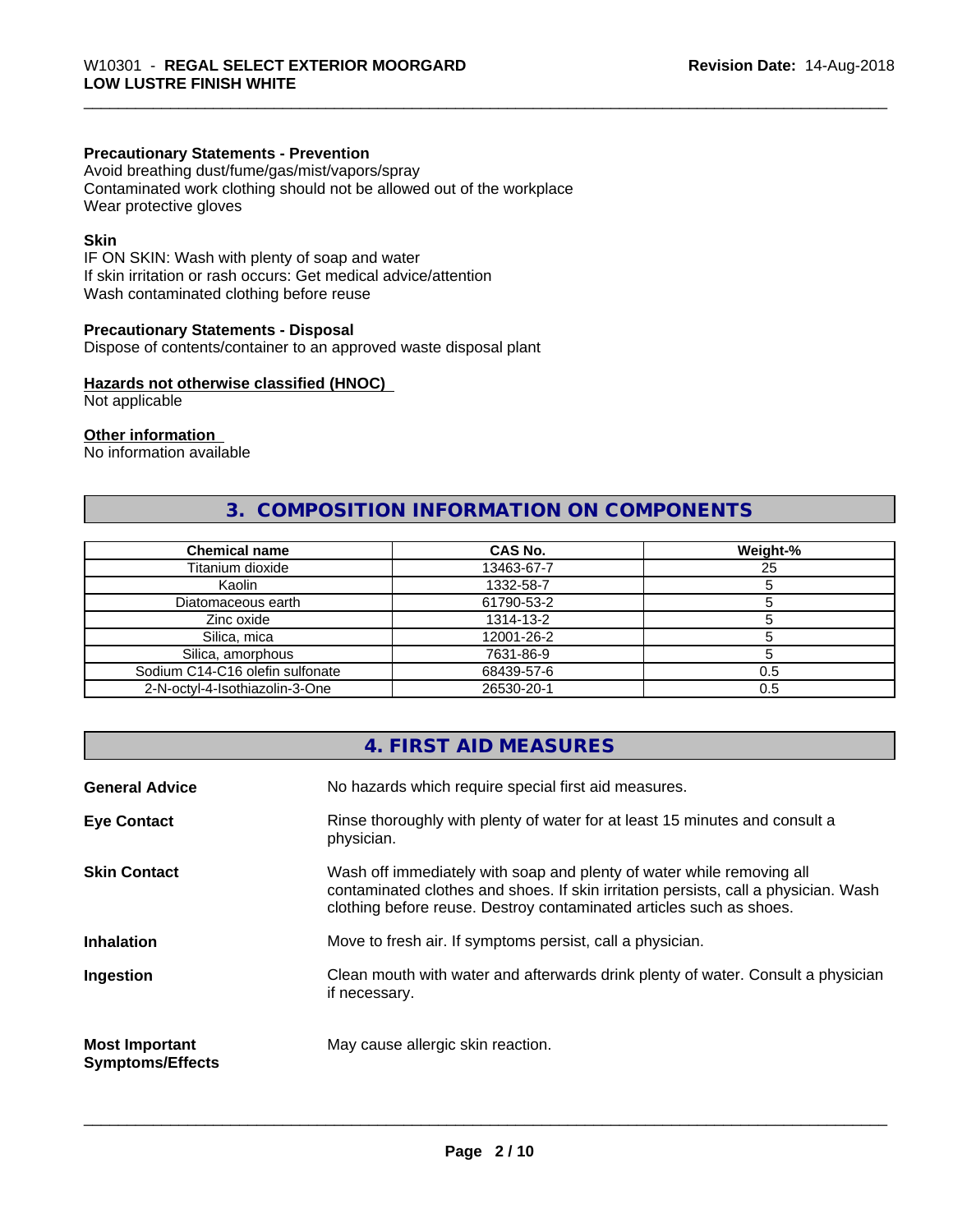| <b>Notes To Physician</b>                                                        | Treat symptomatically. |                                                    |                                                                                                                 |
|----------------------------------------------------------------------------------|------------------------|----------------------------------------------------|-----------------------------------------------------------------------------------------------------------------|
|                                                                                  |                        | 5. FIRE-FIGHTING MEASURES                          |                                                                                                                 |
| <b>Suitable Extinguishing Media</b>                                              |                        |                                                    | Use extinguishing measures that are appropriate to local<br>circumstances and the surrounding environment.      |
| <b>Protective Equipment And Precautions For</b><br><b>Firefighters</b>           |                        | and full protective gear.                          | As in any fire, wear self-contained breathing apparatus<br>pressure-demand, MSHA/NIOSH (approved or equivalent) |
| <b>Specific Hazards Arising From The Chemical</b>                                |                        | extreme heat.                                      | Closed containers may rupture if exposed to fire or                                                             |
| <b>Sensitivity To Mechanical Impact</b>                                          |                        | No                                                 |                                                                                                                 |
| <b>Sensitivity To Static Discharge</b>                                           |                        | No                                                 |                                                                                                                 |
| <b>Flash Point Data</b><br>Flash Point (°F)<br>Flash Point (°C)<br><b>Method</b> |                        | Not applicable<br>Not applicable<br>Not applicable |                                                                                                                 |
| <b>Flammability Limits In Air</b>                                                |                        |                                                    |                                                                                                                 |
| Lower flammability limit:<br><b>Upper flammability limit:</b>                    |                        | Not applicable<br>Not applicable                   |                                                                                                                 |
| Health: 1<br><b>NFPA</b>                                                         | Flammability: 0        | Instability: 0                                     | <b>Special: Not Applicable</b>                                                                                  |
| <b>NFPA Legend</b><br>0 - Not Hazardous<br>1 - Slightly                          |                        |                                                    |                                                                                                                 |

- 2 Moderate
- 3 High
- 4 Severe

*The ratings assigned are only suggested ratings, the contractor/employer has ultimate responsibilities for NFPA ratings where this system is used.*

*Additional information regarding the NFPA rating system is available from the National Fire Protection Agency (NFPA) at www.nfpa.org.*

## **6. ACCIDENTAL RELEASE MEASURES**

| Avoid contact with skin, eyes and clothing. Ensure adequate ventilation.<br><b>Personal Precautions</b><br>Prevent further leakage or spillage if safe to do so.<br><b>Other Information</b><br>See Section 12 for additional Ecological Information.<br><b>Environmental precautions</b><br>Soak up with inert absorbent material. Sweep up and shovel into suitable<br><b>Methods for Cleaning Up</b> |                          |
|---------------------------------------------------------------------------------------------------------------------------------------------------------------------------------------------------------------------------------------------------------------------------------------------------------------------------------------------------------------------------------------------------------|--------------------------|
|                                                                                                                                                                                                                                                                                                                                                                                                         |                          |
|                                                                                                                                                                                                                                                                                                                                                                                                         |                          |
|                                                                                                                                                                                                                                                                                                                                                                                                         |                          |
|                                                                                                                                                                                                                                                                                                                                                                                                         | containers for disposal. |

## **7. HANDLING AND STORAGE**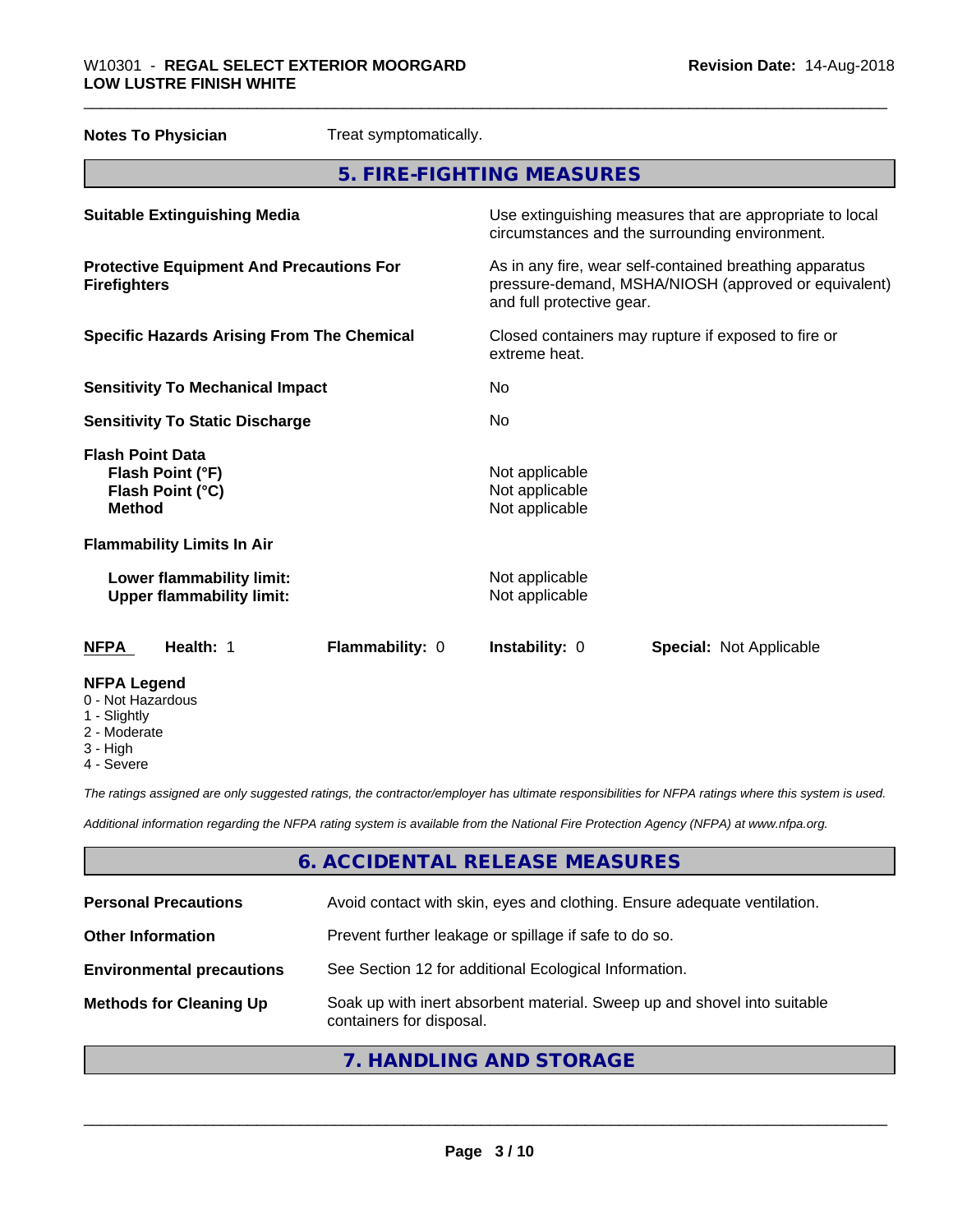| <b>Handling</b>               | Avoid contact with skin, eyes and clothing. Avoid breathing vapors, spray mists or<br>sanding dust. In case of insufficient ventilation, wear suitable respiratory<br>equipment. |
|-------------------------------|----------------------------------------------------------------------------------------------------------------------------------------------------------------------------------|
| <b>Storage</b>                | Keep container tightly closed. Keep out of the reach of children.                                                                                                                |
| <b>Incompatible Materials</b> | No information available                                                                                                                                                         |

## **8. EXPOSURE CONTROLS/PERSONAL PROTECTION**

#### **Exposure Limits**

| <b>Chemical name</b> | <b>ACGIH TLV</b>                                | <b>OSHA PEL</b>                               |
|----------------------|-------------------------------------------------|-----------------------------------------------|
| Titanium dioxide     | 10 mg/m $3$ - TWA                               | 15 mg/m <sup>3</sup> - TWA                    |
| Kaolin               | $2 \text{ mg/m}^3$ - TWA                        | 15 mg/m $3$ - TWA<br>$5 \text{ mg/m}^3$ - TWA |
| Diatomaceous earth   | N/E                                             | 20 mppcf - TWA                                |
| Zinc oxide           | 2 mg/m <sup>3</sup> - TWA<br>10 mg/m $3 -$ STEL | $5 \text{ mg/m}^3$ - TWA<br>15 mg/m $3$ - TWA |
| Silica, mica         | $3$ mg/m <sup>3</sup> - TWA                     | 20 mppcf - TWA                                |
| Silica, amorphous    | N/E                                             | 20 mppcf - TWA                                |

#### **Legend**

ACGIH - American Conference of Governmental Industrial Hygienists Exposure Limits OSHA - Occupational Safety & Health Administration Exposure Limits N/E - Not Established

| <b>Engineering Measures</b> | Ensure adequate ventilation, especially in confined areas. |
|-----------------------------|------------------------------------------------------------|
|                             |                                                            |

| <b>Personal Protective Equipment</b> |                                                                                                                                     |
|--------------------------------------|-------------------------------------------------------------------------------------------------------------------------------------|
| <b>Eye/Face Protection</b>           | Safety glasses with side-shields.                                                                                                   |
| <b>Skin Protection</b>               | Protective gloves and impervious clothing.                                                                                          |
| <b>Respiratory Protection</b>        | In case of insufficient ventilation wear suitable respiratory equipment.                                                            |
| <b>Hygiene Measures</b>              | Avoid contact with skin, eyes and clothing. Remove and wash contaminated<br>clothing before re-use. Wash thoroughly after handling. |

## **9. PHYSICAL AND CHEMICAL PROPERTIES**

| Appearance                  | liquid                   |
|-----------------------------|--------------------------|
| Odor                        | little or no odor        |
| <b>Odor Threshold</b>       | No information available |
| Density (Ibs/gal)           | $11.0 - 11.4$            |
| <b>Specific Gravity</b>     | $1.33 - 1.37$            |
| рH                          | No information available |
| <b>Viscosity (cps)</b>      | No information available |
| Solubility(ies)             | No information available |
| <b>Water solubility</b>     | No information available |
| <b>Evaporation Rate</b>     | No information available |
| Vapor pressure @20 °C (kPa) | No information available |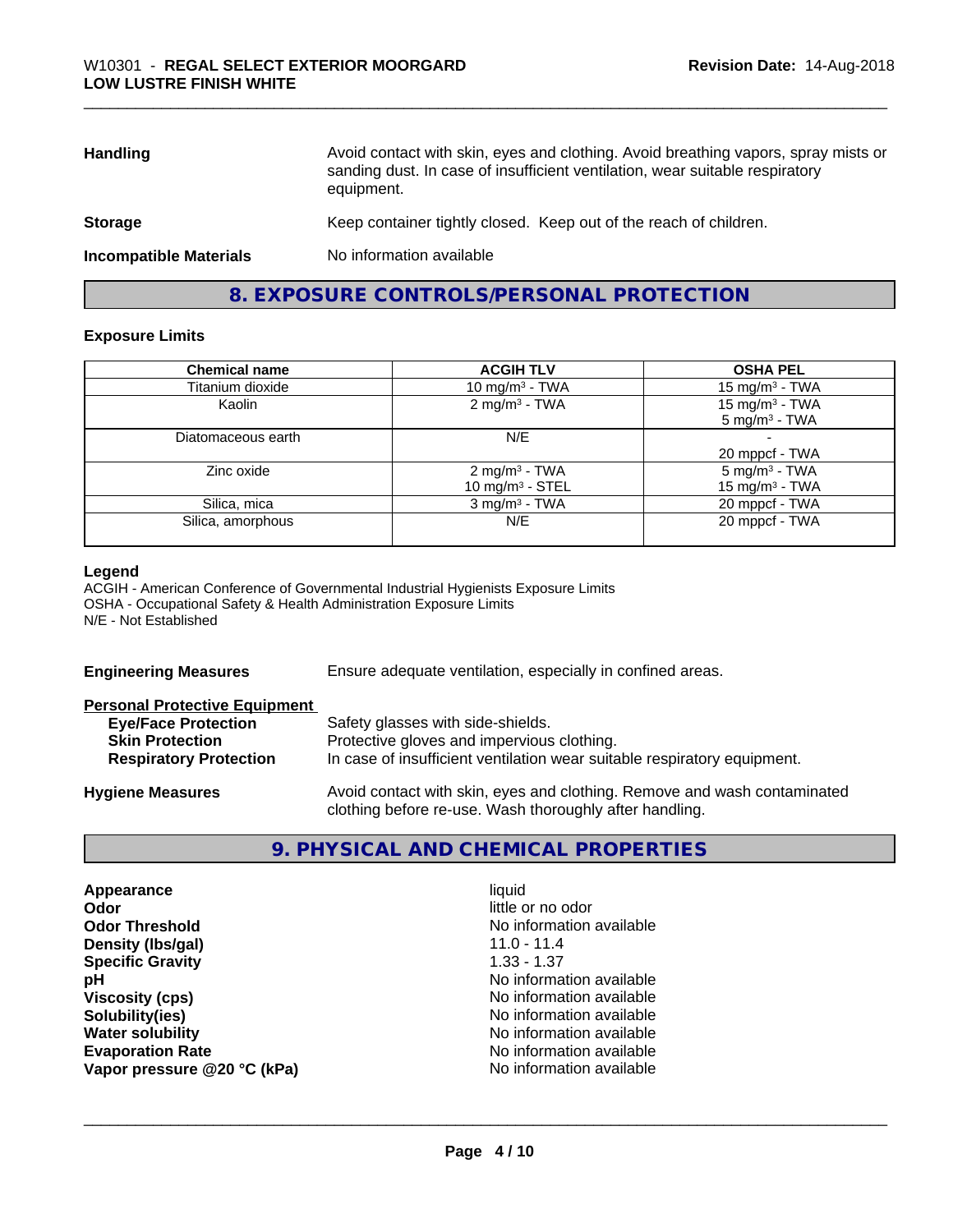## \_\_\_\_\_\_\_\_\_\_\_\_\_\_\_\_\_\_\_\_\_\_\_\_\_\_\_\_\_\_\_\_\_\_\_\_\_\_\_\_\_\_\_\_\_\_\_\_\_\_\_\_\_\_\_\_\_\_\_\_\_\_\_\_\_\_\_\_\_\_\_\_\_\_\_\_\_\_\_\_\_\_\_\_\_\_\_\_\_\_\_\_\_ W10301 - **REGAL SELECT EXTERIOR MOORGARD LOW LUSTRE FINISH WHITE**

| Vapor density                        | No information available |
|--------------------------------------|--------------------------|
| Wt. % Solids                         | $50 - 60$                |
| Vol. % Solids                        | 40 - 50                  |
| Wt. % Volatiles                      | $40 - 50$                |
| Vol. % Volatiles                     | $50 - 60$                |
| <b>VOC Regulatory Limit (g/L)</b>    | < 50                     |
| <b>Boiling Point (°F)</b>            | 212                      |
| <b>Boiling Point (°C)</b>            | 100                      |
| <b>Freezing Point (°F)</b>           | 32                       |
| <b>Freezing Point (°C)</b>           | 0                        |
| Flash Point (°F)                     | Not applicable           |
| Flash Point (°C)                     | Not applicable           |
| Method                               | Not applicable           |
| Flammability (solid, gas)            | Not applicable           |
| <b>Upper flammability limit:</b>     | Not applicable           |
| Lower flammability limit:            | Not applicable           |
| Autoignition Temperature (°F)        | No information available |
| <b>Autoignition Temperature (°C)</b> | No information available |
| Decomposition Temperature (°F)       | No information available |
| Decomposition Temperature (°C)       | No information available |
| <b>Partition coefficient</b>         | No information available |

## **10. STABILITY AND REACTIVITY**

| <b>Reactivity</b>                         | Not Applicable                           |
|-------------------------------------------|------------------------------------------|
| <b>Chemical Stability</b>                 | Stable under normal conditions.          |
| <b>Conditions to avoid</b>                | Prevent from freezing.                   |
| <b>Incompatible Materials</b>             | No materials to be especially mentioned. |
| <b>Hazardous Decomposition Products</b>   | None under normal use.                   |
| <b>Possibility of hazardous reactions</b> | None under normal conditions of use.     |

**11. TOXICOLOGICAL INFORMATION**

**Product Information**

#### **Information on likely routes of exposure**

**Principal Routes of Exposure** Eye contact, skin contact and inhalation.

**Acute Toxicity** 

**Product Information** No information available

### **Symptoms related to the physical,chemical and toxicological characteristics**

**Symptoms** No information available

**Delayed and immediate effects as well as chronic effects from short and long-term exposure**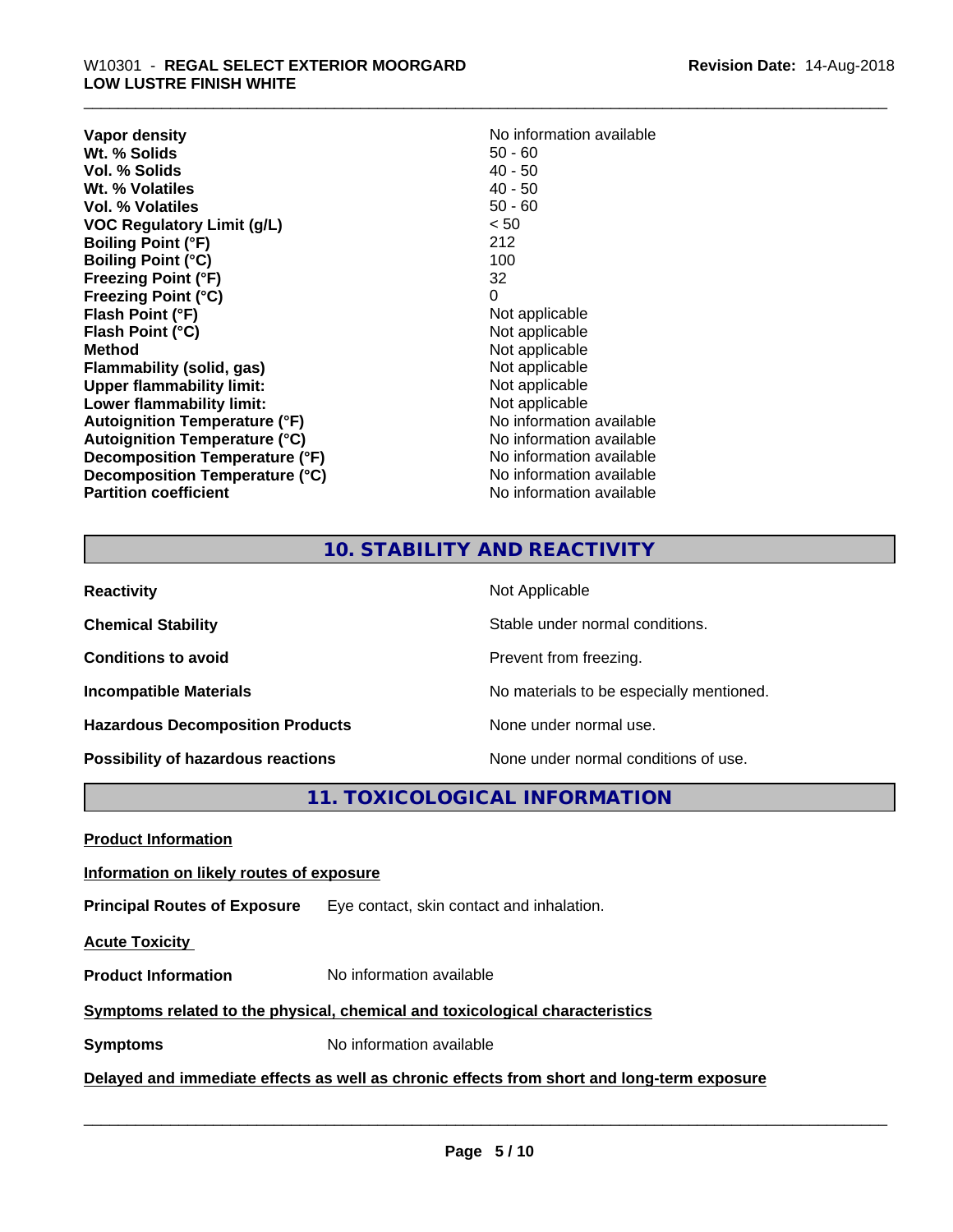| Eye contact                     | May cause slight irritation.                                                      |
|---------------------------------|-----------------------------------------------------------------------------------|
| <b>Skin contact</b>             | Substance may cause slight skin irritation. Prolonged or repeated contact may dry |
|                                 | skin and cause irritation.                                                        |
| <b>Inhalation</b>               | May cause irritation of respiratory tract.                                        |
| Ingestion                       | Ingestion may cause gastrointestinal irritation, nausea, vomiting and diarrhea.   |
| <b>Sensitization</b>            | May cause an allergic skin reaction                                               |
| <b>Neurological Effects</b>     | No information available.                                                         |
| <b>Mutagenic Effects</b>        | No information available.                                                         |
| <b>Reproductive Effects</b>     | No information available.                                                         |
| <b>Developmental Effects</b>    | No information available.                                                         |
| <b>Target organ effects</b>     | No information available.                                                         |
| <b>STOT - single exposure</b>   | No information available.                                                         |
| <b>STOT - repeated exposure</b> | No information available.                                                         |
| Other adverse effects           | No information available.                                                         |
| <b>Aspiration Hazard</b>        | No information available                                                          |

#### **Numerical measures of toxicity**

**The following values are calculated based on chapter 3.1 of the GHS document**

| <b>ATEmix (oral)</b>                     | 35901 mg/kg |
|------------------------------------------|-------------|
| <b>ATEmix (dermal)</b>                   | 145486      |
| ATEmix (inhalation-dust/mist) 482.7 mg/L |             |

#### **Component Information**

Titanium dioxide LD50 Oral: > 10000 mg/kg (Rat) Kaolin LD50 Oral: > 5000 mg/kg (Rat) Zinc oxide LD50 Oral: 5000 mg/kg (Rat) LC50 Inhalation (Dust):  $> 5700$  mg/m<sup>3</sup> (Rat, 4 hr.) Silica, mica LD50 Oral: > 16000 mg/kg (Rat) Silica, amorphous LD50 Oral: > 5000 mg/kg (Rat) LD50 Dermal: 2,000 mg/kg (Rabbit) LC50 Inhalation (Dust): > 2 mg/L 2-N-octyl-4-Isothiazolin-3-One LD50 Oral: 550 mg/kg (Rat) LD50 Dermal: 690 mg/kg (Rabbit)

#### **Carcinogenicity**

*The information below indicateswhether each agency has listed any ingredient as a carcinogen:.*

| <b>Chemical name</b>  | <b>IARC</b>          | <b>NTP</b> | <b>OSHA</b> |
|-----------------------|----------------------|------------|-------------|
|                       | 2B<br>Possible Human |            | Listed      |
| Titanium<br>ı dioxide | Carcinogen           |            |             |

• Although IARC has classified titanium dioxide as possibly carcinogenic to humans (2B), their summary concludes:<br>"No significant exposure to titanium dioxide is thought to occur during the use of products in which titaniu "No significant exposure to titanium dioxide is thought to occur during the use of products in which titanium dioxide is bound to other materials, such as paint."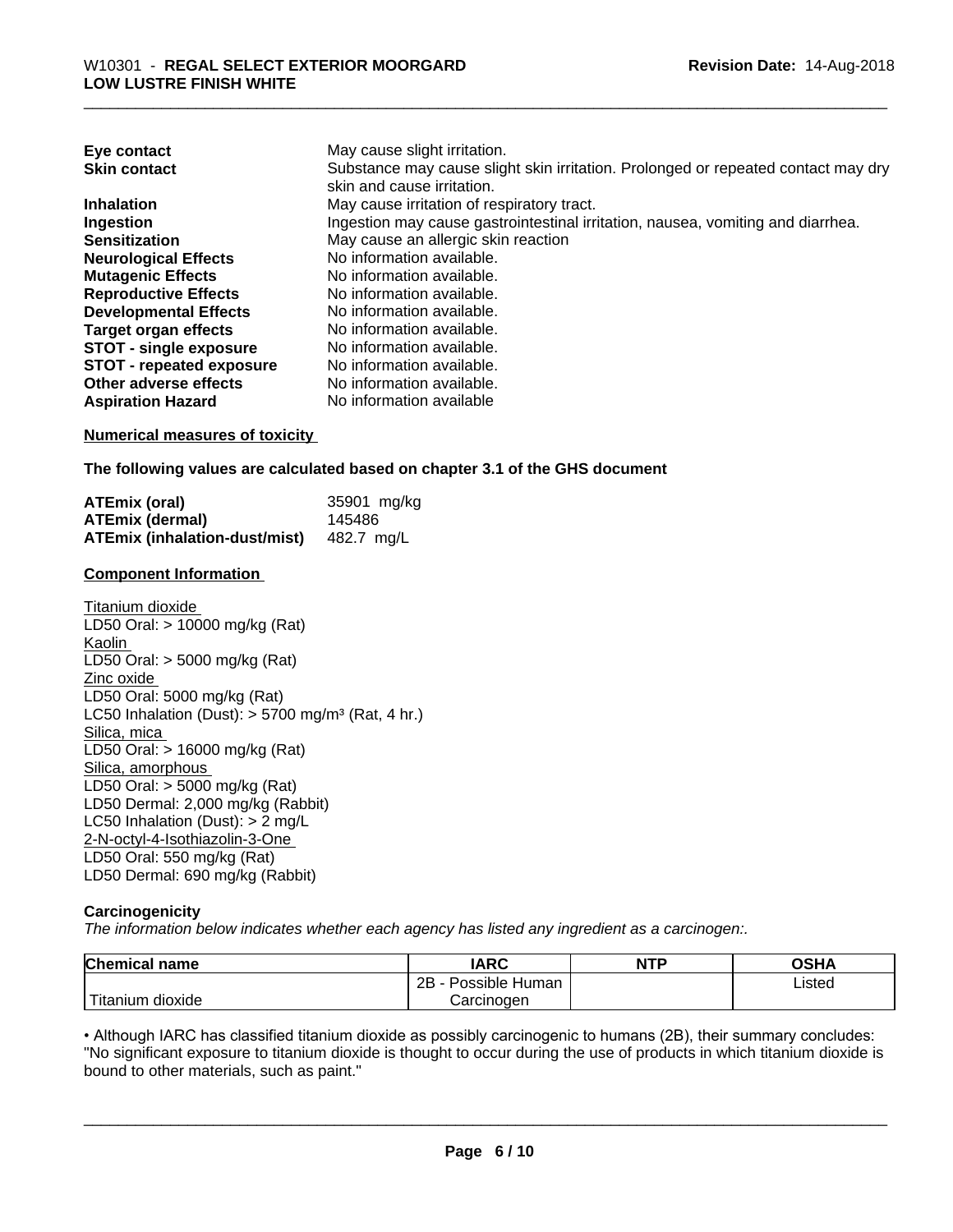#### **Legend**

IARC - International Agency for Research on Cancer NTP - National Toxicity Program OSHA - Occupational Safety & Health Administration

**12. ECOLOGICAL INFORMATION**

#### **Ecotoxicity Effects**

The environmental impact of this product has not been fully investigated.

#### **Product Information**

#### **Acute Toxicity to Fish**

No information available

#### **Acute Toxicity to Aquatic Invertebrates**

No information available

#### **Acute Toxicity to Aquatic Plants**

No information available

#### **Persistence / Degradability**

No information available.

#### **Bioaccumulation**

No information available.

#### **Mobility in Environmental Media**

No information available.

#### **Ozone**

No information available

#### **Component Information**

#### **Acute Toxicity to Fish**

No information available Titanium dioxide  $LC50:$  > 1000 mg/L (Fathead Minnow - 96 hr.)

#### **Acute Toxicity to Aquatic Invertebrates**

No information available

#### **Acute Toxicity to Aquatic Plants**

No information available

## **13. DISPOSAL CONSIDERATIONS**

Waste Disposal Method Dispose of in accordance with federal, state, and local regulations. Local requirements may vary, consult your sanitation department or state-designated environmental protection agency for more disposal options.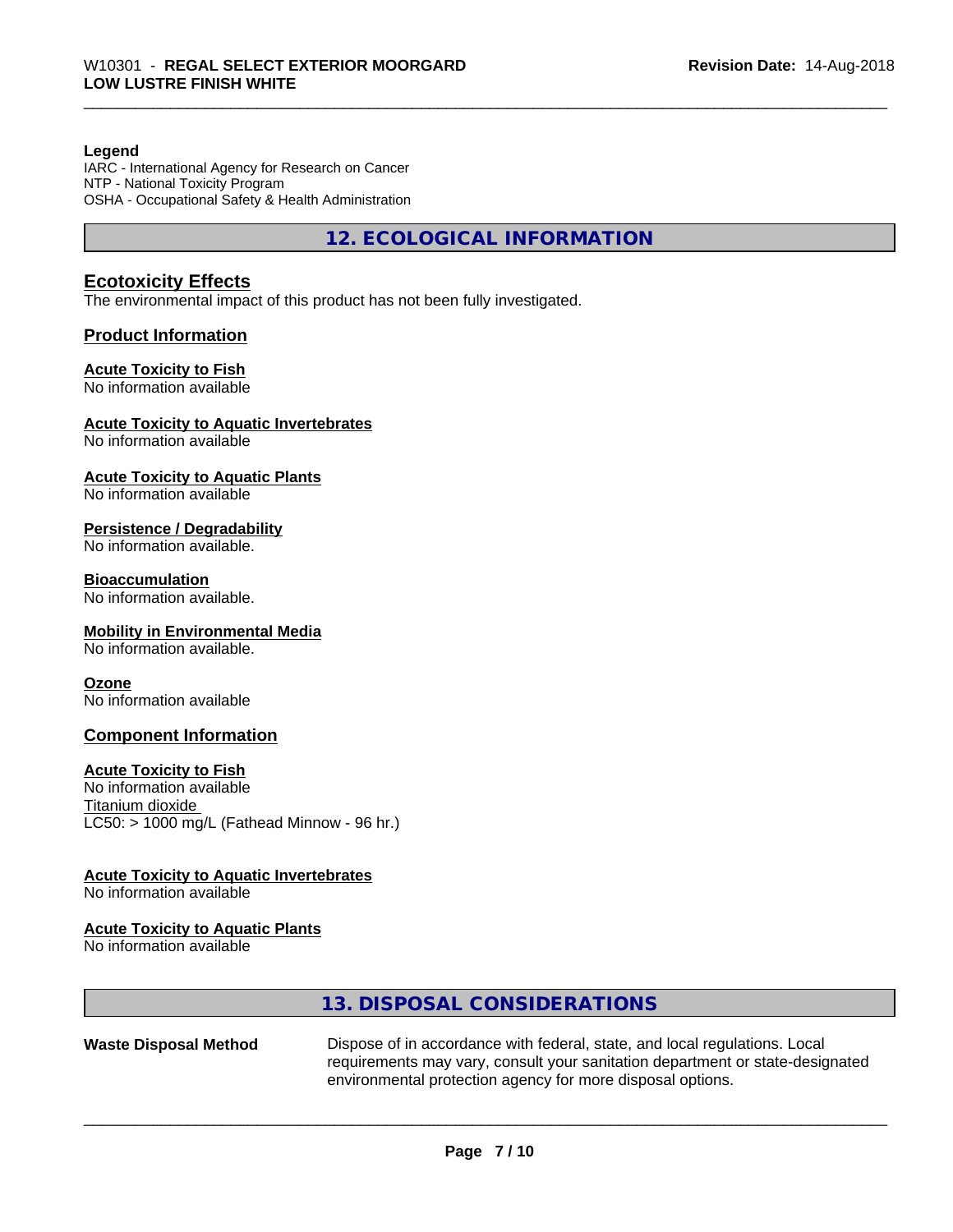|                    | 14. TRANSPORT INFORMATION         |
|--------------------|-----------------------------------|
| <b>DOT</b>         | Not regulated                     |
| <b>ICAO / IATA</b> | Not regulated                     |
| <b>IMDG / IMO</b>  | Not regulated                     |
|                    | <b>15. REGULATORY INFORMATION</b> |

#### **International Inventories**

| <b>TSCA: United States</b> | Yes - All components are listed or exempt. |
|----------------------------|--------------------------------------------|
| <b>DSL: Canada</b>         | Yes - All components are listed or exempt. |
|                            | One or more component is listed on NDSL.   |

### **Federal Regulations**

#### **SARA 311/312 hazardous categorization**

| Acute health hazard               | Yes |  |
|-----------------------------------|-----|--|
| Chronic Health Hazard             | N٥  |  |
| Fire hazard                       | N٥  |  |
| Sudden release of pressure hazard | N٥  |  |
| Reactive Hazard                   | N٥  |  |

#### **SARA 313**

Section 313 of Title III of the Superfund Amendments and Reauthorization Act of 1986 (SARA). This product contains a chemical or chemicals which are subject to the reporting requirements of the Act and Title 40 of the Code of Federal Regulations, Part 372:

| Chemical name | CAS No.   | Weight-% | <b>CERCLA/SARA 313</b>     |
|---------------|-----------|----------|----------------------------|
|               |           |          | (de minimis concentration) |
| Zinc oxide    | 1314-13-2 |          |                            |

#### **Clean Air Act,Section 112 Hazardous Air Pollutants (HAPs) (see 40 CFR 61)**

This product contains the following HAPs:

#### *None*

#### **US State Regulations**

#### **California Proposition 65**

**A** WARNING: Cancer and Reproductive Harm– www.P65warnings.ca.gov

#### **State Right-to-Know**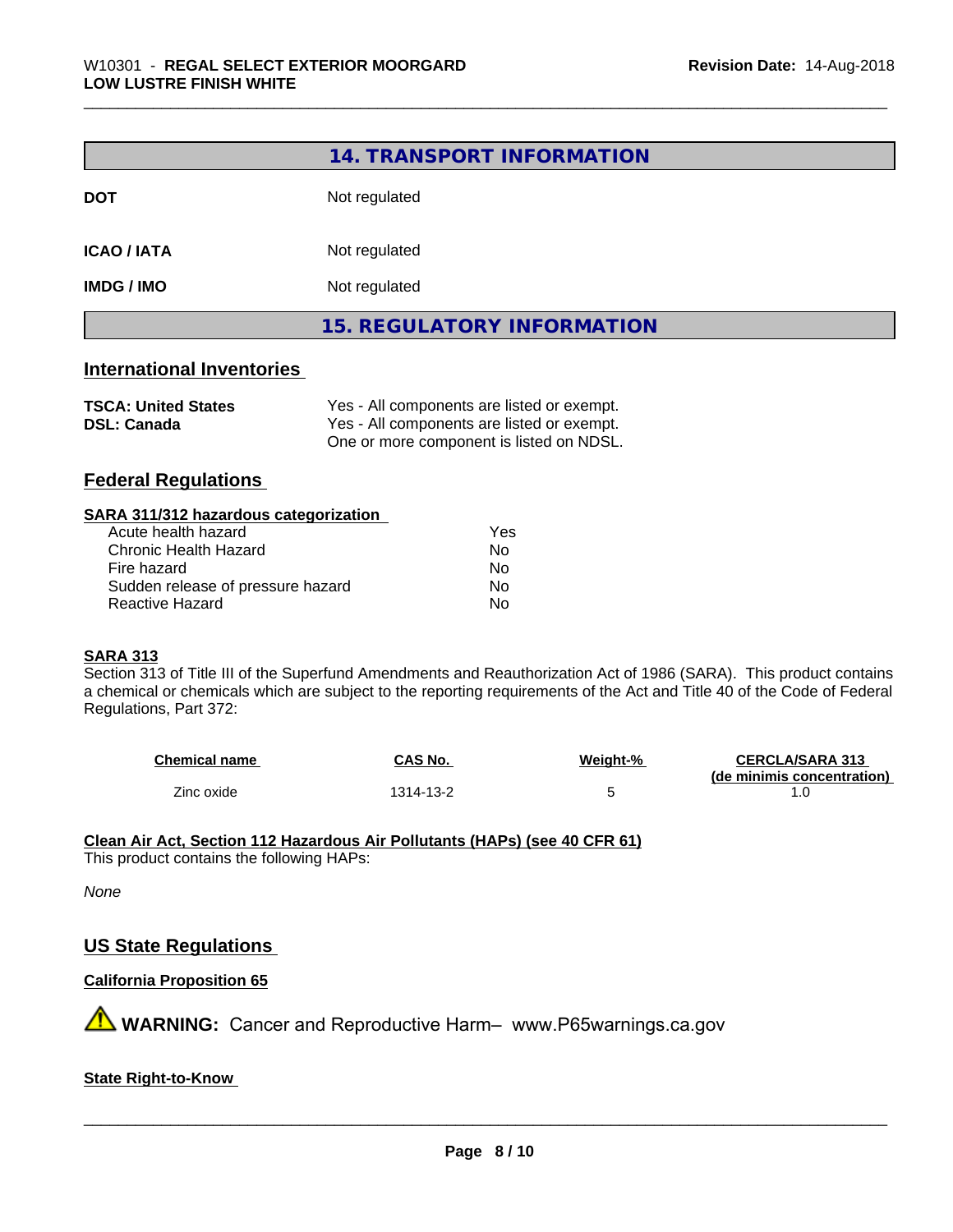| <b>Chemical name</b> | <b>Massachusetts</b> | <b>New Jersey</b> | Pennsylvania |
|----------------------|----------------------|-------------------|--------------|
| Titanium dioxide     |                      |                   |              |
| Kaolin               |                      |                   |              |
| Diatomaceous earth   |                      |                   |              |
| Zinc oxide           |                      |                   |              |
| Silica, mica         |                      |                   |              |
| Silica, amorphous    |                      |                   |              |

#### **Legend**

X - Listed

## **16. OTHER INFORMATION**

| HMIS - | <b>Health: 1</b> | <b>Flammability: 0</b> | <b>Reactivity: 0 PPE: -</b> |  |  |
|--------|------------------|------------------------|-----------------------------|--|--|
|--------|------------------|------------------------|-----------------------------|--|--|

#### **HMIS Legend**

- 0 Minimal Hazard
- 1 Slight Hazard
- 2 Moderate Hazard
- 3 Serious Hazard
- 4 Severe Hazard
- Chronic Hazard
- X Consult your supervisor or S.O.P. for "Special" handling instructions.

*Note: The PPE rating has intentionally been left blank. Choose appropriate PPE that will protect employees from the hazards the material will present under the actual normal conditions of use.*

*Caution: HMISÒ ratings are based on a 0-4 rating scale, with 0 representing minimal hazards or risks, and 4 representing significant hazards or risks. Although HMISÒ ratings are not required on MSDSs under 29 CFR 1910.1200, the preparer, has chosen to provide them. HMISÒ ratings are to be used only in conjunction with a fully implemented HMISÒ program by workers who have received appropriate HMISÒ training. HMISÒ is a registered trade and service mark of the NPCA. HMISÒ materials may be purchased exclusively from J. J. Keller (800) 327-6868.*

 **WARNING!** If you scrape, sand, or remove old paint, you may release lead dust. LEAD IS TOXIC. EXPOSURE TO LEAD DUST CAN CAUSE SERIOUS ILLNESS, SUCH AS BRAIN DAMAGE, ESPECIALLY IN CHILDREN. PREGNANT WOMEN SHOULD ALSO AVOID EXPOSURE.Wear a NIOSH approved respirator to control lead exposure. Clean up carefully with a HEPA vacuum and a wet mop. Before you start, find out how to protect yourself and your family by contacting the National Lead Information Hotline at 1-800-424-LEAD or log on to www.epa.gov/lead.

| <b>Prepared By</b>                               | <b>Product Stewardship Department</b><br>Benjamin Moore & Co.<br>101 Paragon Drive<br>Montvale, NJ 07645<br>800-225-5554 |
|--------------------------------------------------|--------------------------------------------------------------------------------------------------------------------------|
| <b>Issuing Date</b>                              | 20-May-2015                                                                                                              |
| <b>Revision Date:</b><br><b>Revision Summary</b> | 14-Aug-2018<br>Not available                                                                                             |

#### Disclaimer

The information contained herein is presented in good faith and believed to be accurate as of the effective date shown